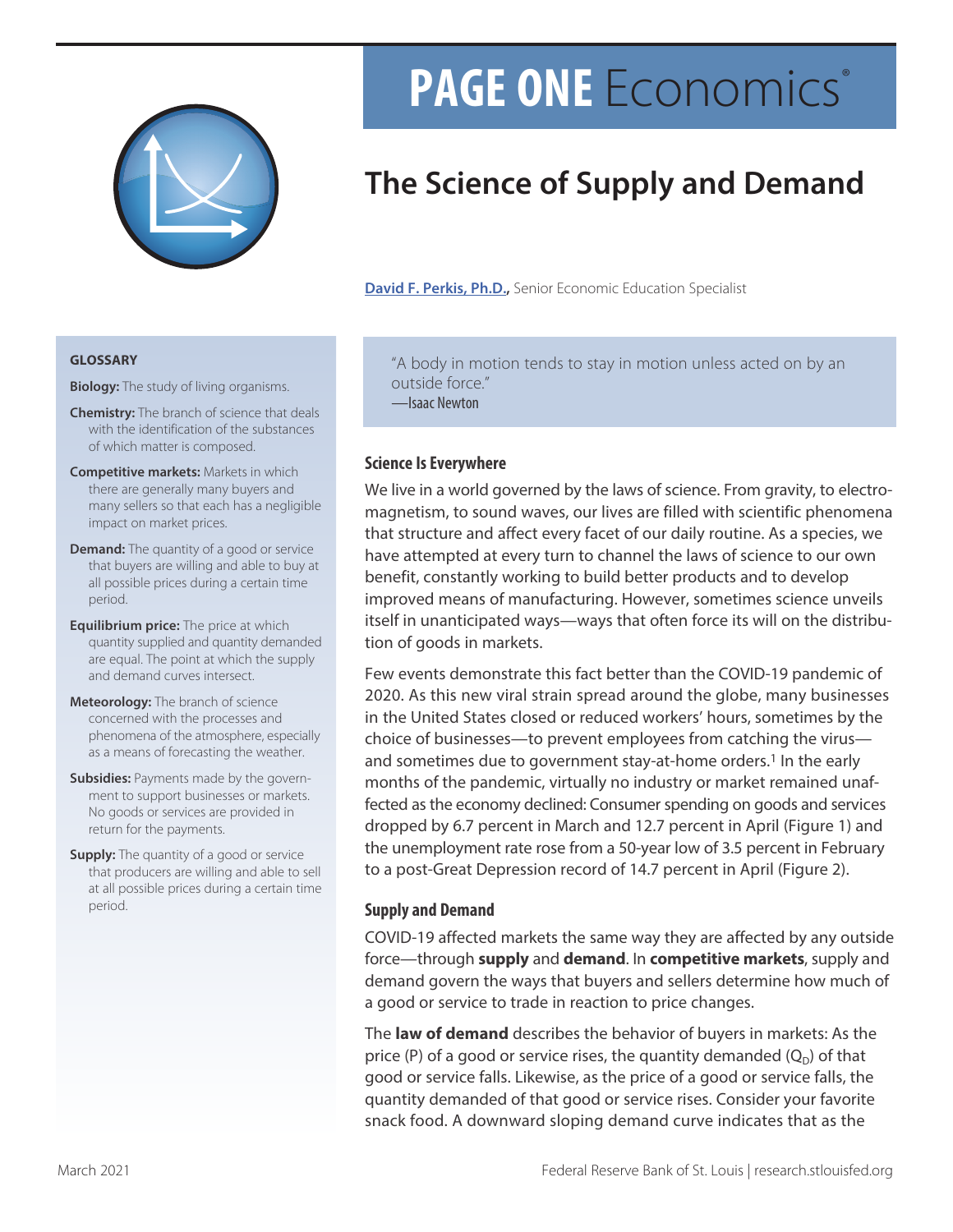#### Figure 1 **Personal Consumption Expenditures**



SOURCE: FRED®, Federal Reserve Bank of St Louis; [https://fred.stlouisfed.org/graph/?g=r60z,](https://fred.stlouisfed.org/graph/?g=r60z) accessed January 2021.

#### Figure 2 **Unemployment Rate**



SOURCE: FRED®, Federal Reserve Bank of St. Louis; [https://fred.stlouisfed.org/graph/?g=r5AM,](https://fred.stlouisfed.org/graph/?g=r5AM) accessed January 2021.

price of the snack increases, you would be able and/or willing to buy a smaller amount. This relationship is demonstrated by the downward sloping demand curve in Figure 3. When the price increases from  $P_1$  to  $P_2$ , the quantity demanded decreases from  $Q_1$  to  $Q_2$ .

Similarly, the **law of supply** describes the behavior of sellers in markets: As the price of a good or service rises, the quantity supplied of that good or service rises. Likewise, as the price of a good or service falls, the quantity supplied of that good or service falls. Therefore, as the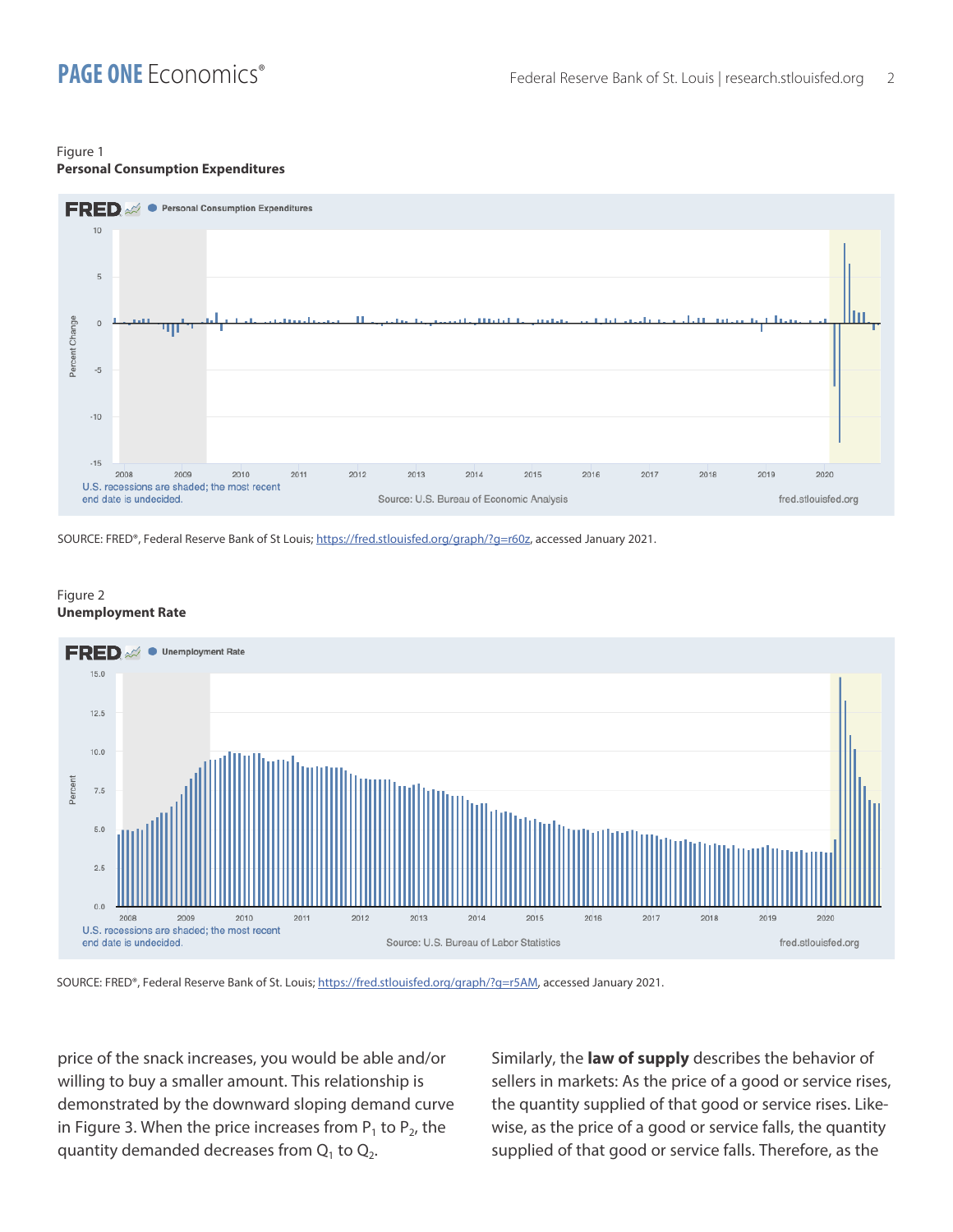

Figure 5 **Equilibrium in Your Favorite Snack Food Market**



price (as determined by the market) of your favorite snack rises, firms are willing to produce more units. This relationship is demonstrated by the graph of the upward sloping supply curve in Figure 4. When the price increases from  $P_1$  to  $P_2$ , firms are willing to supply a greater quantity. That is, the quantity supplied increases from  $Q_1$  to  $Q_2$ .

Market prices are constantly adjusting to bring into balance the amount desired by buyers and the amount sold by sellers. This balance is found at the **equilibrium price**, where supply and demand intersect (Figure 5). At this point we have our equilibrium price  $(P_e)$  and equilibrium quantity  $(Q_e)$ .

#### **Scientific Events**

#### *Biology: COVID-19*

The COVID-19 pandemic and the associated lockdowns hit the Leisure and Hospitality sector particularly hard

(Figure 6). A recent study looked at hours worked by sector in the immediate aftermath of stay-at-home orders—March 2020.2 As shown in Figure 6, the effects on hours worked are separated into supply factors (red bars) and demand factors (blue bars) and measured as the percent change in historical growth rates of hours worked in each sector. Supply factors are related to businesses partially or fully shutting down. Demand factors are related to reduced consumer spending, such as from customers not shopping, to avoid catching the virus, or simply cutting back on spending due to income loss.<sup>3</sup> For most sectors, hours worked dropped compared with historical trends due to both supply and demand factors.

When a factor other than price affects supply or demand, it is modeled by shifting the supply or demand curve, respectively, rather than moving along the curve. For increases in supply or demand, the curves are shifted to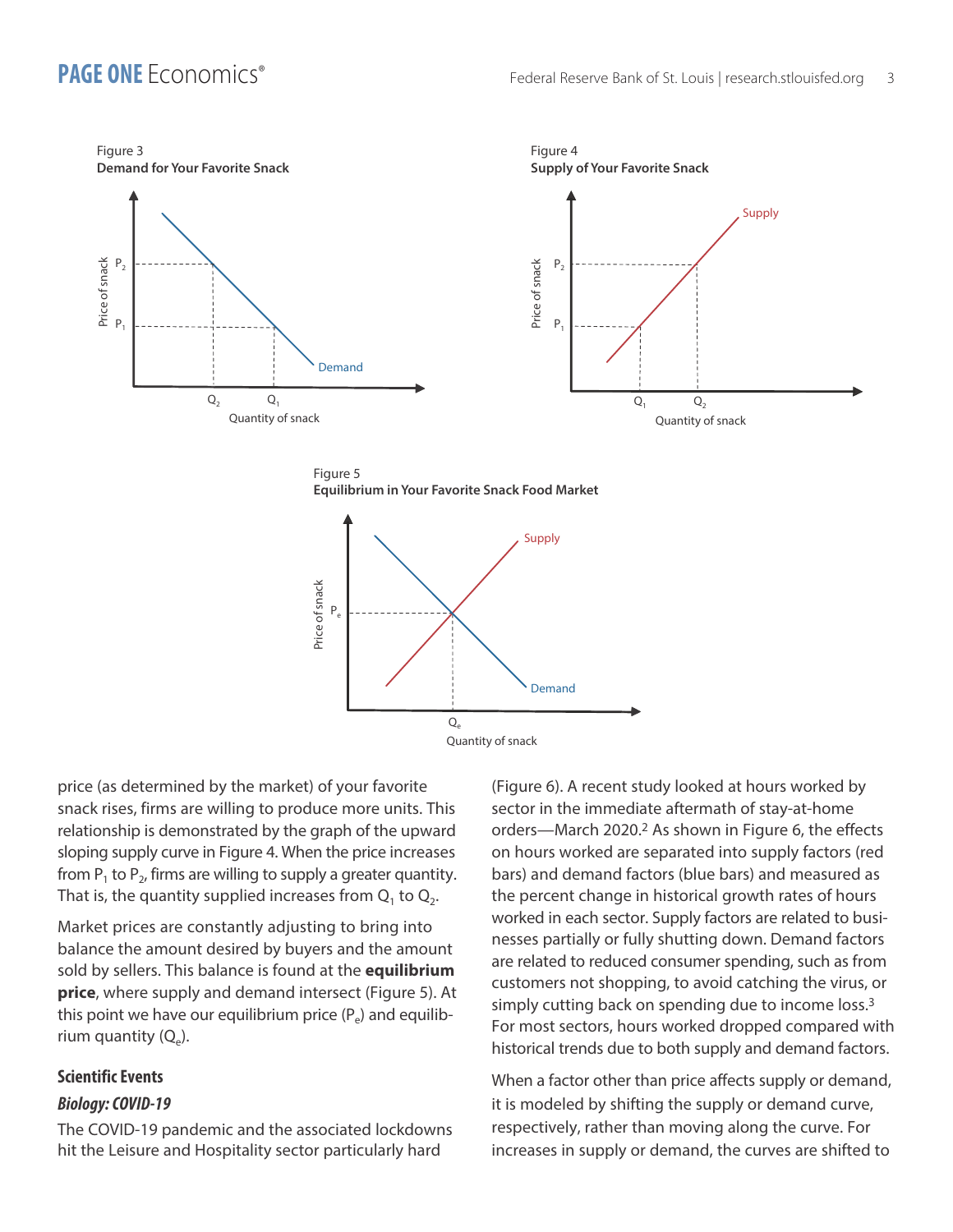

Figure 6 **Shock Decomposition of the Growth of Hours Worked by Sector, March 2020**

SOURCE: Brinca, Duarte, and Faria-e-Castro (2020). See footnote 2.



Figure 7 **The Leisure and Hospitality Market**

the right to higher quantities. For decreases, the curves are shifted to the left to lower quantities.

Although supply factors contributed to most of the almost 10 percent drop in the Leisure and Hospitality sector in March 2020 compared with historical growth, demand factors also contributed (see Figure 6). The

change in this sector is demonstrated in Figure 7: Demand decreases (shifts to the left) and supply decreases more (also shifts to the left), resulting in a lower quantity of goods sold at the new equilibrium  $(Q_2)$ .<sup>4</sup>

#### *Meteorology: Hurricane Sandy*

In the fall of 2012, Hurricane Sandy hit New York City and surrounding regions, with millions of citizens and thousands of businesses losing power. In New Jersey, only 40 percent of gas stations tracked by AAA had power and were operational in the immediate aftermath of the hurricane.<sup>5</sup> As a result, consumers faced a severe shock to the supply of gasoline.

Applying the laws of supply and demand, one can predict how this event would change the quantity and price of gasoline at the pump: Assuming unchanged demand,<sup>6</sup> the supply curve would shift to the left (Figure 8). The equilibrium quantity would decrease from  $Q_1$  to  $Q_2$ , with the price increasing from  $P_1$  to  $P_2$ .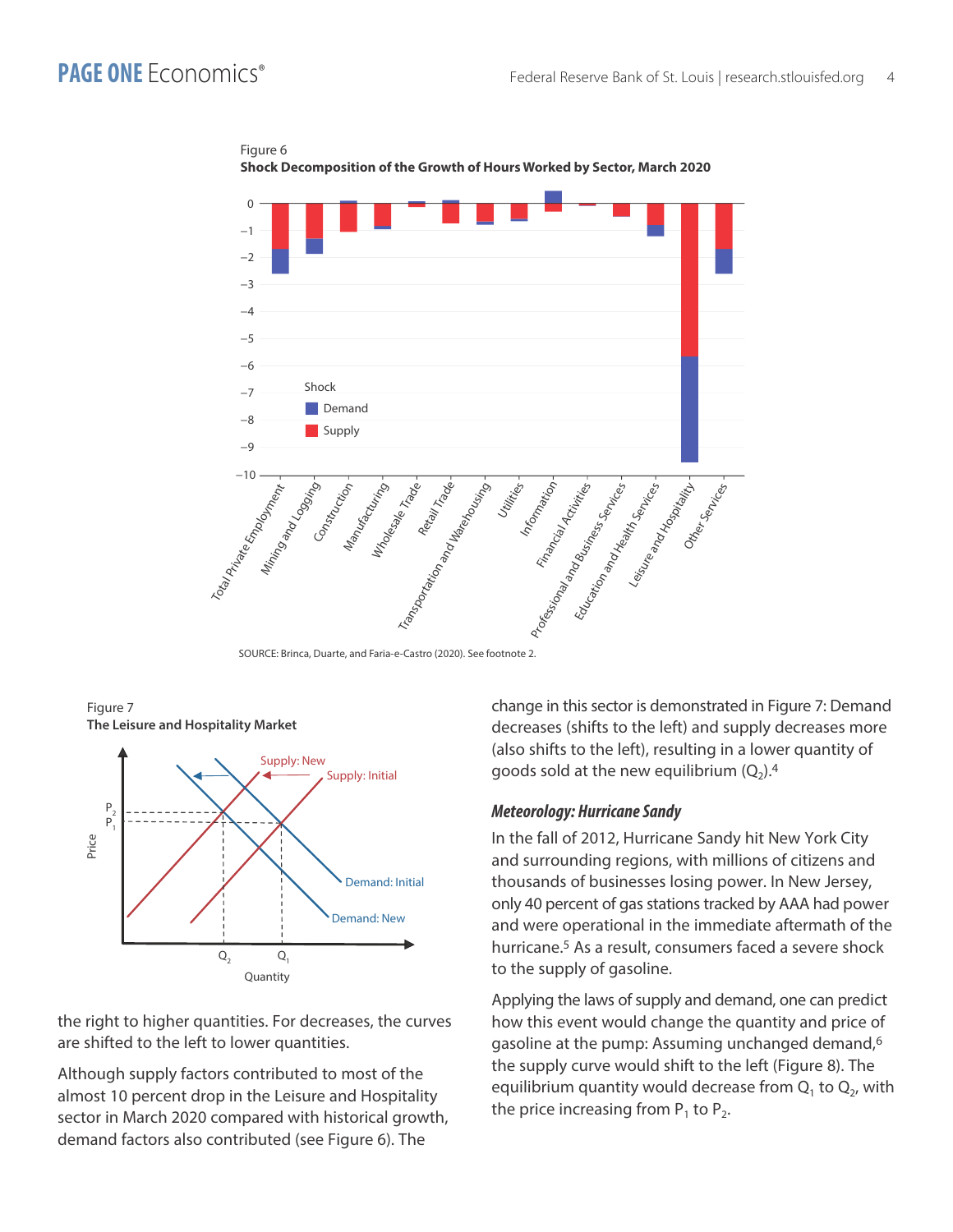

#### Figure 10 **U.S. Fuel Ethanol Consumption and Percent of Motor Gasoline Consumption, 1981-2019 (June 24, 2020)**





Did this occur? Not exactly. New Jersey Governor Chris Christie promised to punish gas stations that significantly increased prices above their pre-hurricane levels  $(P_1)$ .<sup>7</sup> As a result, prices remained low because they were not allowed to reach equilibrium, so oil firms had no incentive to bring extra gasoline to the market at the lower price, long lines of vehicles formed, and many stations sold out due to limited supply.

#### *Chemistry: The Ethanol Fuel Boom*

In the late 2000s, ethanol experienced a boom as an alternative fuel. Compared with gasoline, ethanol was believed to be cleaner burning (produce less carbon

dioxide) and could be produced from renewable crops such as corn and sugar cane.8 With **subsidies** provided by the U.S. government to produce fuel ethanol, production facilities sprouted up across the Midwest and supply increased in this growing industry.<sup>9</sup>

With more and more ethanol being blended into gasoline for use in everyday car engines, many believed that yearly production would continue to grow for years to come. Then, consumers began noticing that their gas engines were being damaged by gasoline mixtures with large percentages of ethanol.10 As it turns out, the chemical nature of ethanol makes it very attractive to water. When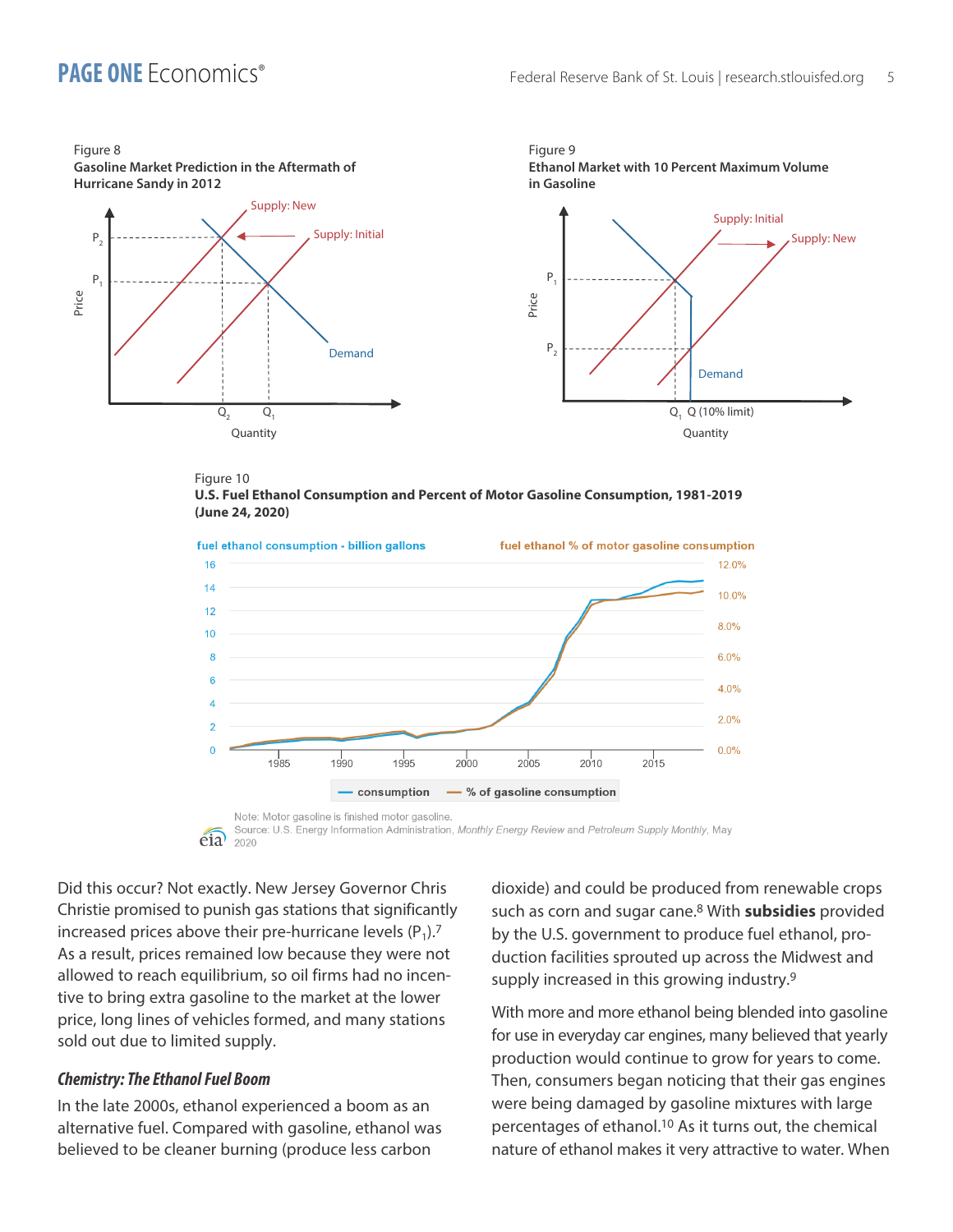water gets into an engine's fuel, it increases the corrosion of metal and degrades the engine. As a result, regulators decided that gasoline for normal car engines could only contain up to 10 percent ethanol by volume.11,12

Using supply and demand to analyze fuel ethanol markets is a little tricky due to the volume ethanol limit. In Figure 9, the desire of producers to increase the supply of ethanol is indicated by the rightward shift of the supply curve. Producers would expect ethanol buyers to continue increasing their demand as ethanol becomes more and more popular. However, all else being equal, once buyers are running their vehicles with gasoline with 10 percent ethanol, their desire to purchase more would dramatically decrease and the demand curve would become a nearly straight vertical line.<sup>13</sup> That is, the quantity demanded wouldn't increase much beyond this limit even if the price of ethanol were to decrease because people won't use gasoline with more than 10 percent ethanol. Thus, no matter how much producers wish to increase supply, buyers would not buy much more ethanol and increased production of ethanol would drive down prices.

Figure 10 confirms this analysis of supply and demand. Fuel ethanol consumption increased dramatically during the 2000s and then flattened out when it reached about 10 percent of motor gasoline consumption.<sup>14</sup>

#### **Conclusion**

Markets provide a means by which individuals and businesses can trade goods and services. Though goods and services come in many shapes and sizes, they are all governed by the laws of supply and demand. Of course, unanticipated scientific events, such as pandemics and hurricanes, can alter the course of markets. Yet, the same laws that make markets function every day will exert their will—the laws of supply and demand.  $\blacksquare$ 

#### **Notes**

1 Cornwall, Warren. "Can You Put a Price On COVID-19 Options? Experts Weigh Lives Versus Economics." ScienceMag.org, March 31, 2020; [https://www.sciencemag.org/news/2020/03/modelers-weigh-value-lives-and](https://www.sciencemag.org/news/2020/03/modelers-weigh-value-lives-and-lockdown-costs-put-price-covid-19)[lockdown-costs-put-price-covid-19](https://www.sciencemag.org/news/2020/03/modelers-weigh-value-lives-and-lockdown-costs-put-price-covid-19).

2 Brinca, Pedro; Duarte, Joao B. and Faria-e-Castro, Miguel. "Is the COVID-19 Pandemic a Supply or a Demand Shock?" Federal Reserve Bank of St. Louis *Economic Synopses*, 2020, No. 31;

[https://research.stlouisfed.org/publications/economic-synopses/2020/05/20/](https://research.stlouisfed.org/publications/economic-synopses/2020/05/20/is-the-covid-19-pandemic-a-supply-or-a-demand-shock) [is-the-covid-19-pandemic-a-supply-or-a-demand-shock](https://research.stlouisfed.org/publications/economic-synopses/2020/05/20/is-the-covid-19-pandemic-a-supply-or-a-demand-shock).

<sup>3</sup> Some sectors such as Wholesale Trade and Information were positively impacted by demand factors. In the case of the Information sector, the increase may have been caused by families increasing their demand for goods and services to work, communicate, and/or enjoy entertainment from home.

4 Figure 7 depicts price increasing, but price could decrease depending on the size of the supply and demand shifts and how responsive supply and demand are to price changes.

5 Smith, Aaron. "Gas Shortage Continues in Areas Hit By Sandy." CNN Business, November 2, 2012; [https://money.cnn.com/2012/11/02/news/economy/](https://money.cnn.com/2012/11/02/news/economy/gas-shortage-sandy/index.html) [gas-shortage-sandy/index.html.](https://money.cnn.com/2012/11/02/news/economy/gas-shortage-sandy/index.html)

6 There could actually have been an increase in demand from individuals using gas powered electric generators during the power outage.

7 Futrelle, David. "Post-Sandy Price Gouging: Economically Sound, Ethically Dubious." *Time*, November 2, 2012; [https://business.time.com/2012/11/02/](https://business.time.com/2012/11/02/post-sandy-price-gouging-economically-sound-ethically-dubious/) [post-sandy-price-gouging-economically-sound-ethically-dubious/](https://business.time.com/2012/11/02/post-sandy-price-gouging-economically-sound-ethically-dubious/).

8 U.S. Energy Information Administration. "Biofuels Explained: Ethanol and the Environment." December 7, 2020, update; [https://www.eia.gov/energyex](https://www.eia.gov/energyexplained/biofuels/ethanol-and-the-environment.php)[plained/biofuels/ethanol-and-the-environment.php](https://www.eia.gov/energyexplained/biofuels/ethanol-and-the-environment.php).

9 Byrge, Joshua A. and Kliesen, Kevin L. "Ethanol: Economic Gain or Drain?" Federal Reserve Bank of St. Louis *Regional Economist*, July 1, 2008; [https://www.stlouisfed.org/publications/regional-economist/july-2008/etha](https://www.stlouisfed.org/publications/regional-economist/july-2008/ethanol-economic-gain-or-drain)[nol-economic-gain-or-drain.](https://www.stlouisfed.org/publications/regional-economist/july-2008/ethanol-economic-gain-or-drain)

10 Johnson, M. Alex. "Mechanics See Ethanol Damaging Small Engines." NBC News, August 1, 2008; <https://www.nbcnews.com/id/wbna25936782>.

11 Tyner, Wallace E.; Brechbil, Sarah l. and Perkis, David. "Cellulosic Ethanol: Feedstocks, Conversion Technologies, Economics, and Policy Options." Congressional Research Service, October 22, 2010;

[http://nationalaglawcenter.org/wp-content/uploads/assets/crs/R41460.pdf.](http://nationalaglawcenter.org/wp-content/uploads/assets/crs/R41460.pdf)

12 Specialty vehicles with anti-corrosive engine parts were sold to accommodate fuel with higher concentrations of ethanol, including E85, a fuel mixture containing 85 percent ethanol. However, such vehicles and fuel types have yet to gain mass popularity.

13 The demand curve would likely not be fully vertical, as decreases in any fuel component's price, like ethanol's, would increase the quantity demanded of fuel. However, because ethanol makes up a small percentage of fuel, the demand curve is assumed to be nearly vertical.

14 U.S. Energy Information Administration (2020). See footnote 8.

Please visit our website and archives at <http://research.stlouisfed.org/publications/page1-econ/> for more information and resources.

© 2021, Federal Reserve Bank of St. Louis. The views expressed are those of the author(s) and do not necessarily reflect official positions of the Federal Reserve Bank of St. Louis or the Federal Reserve System.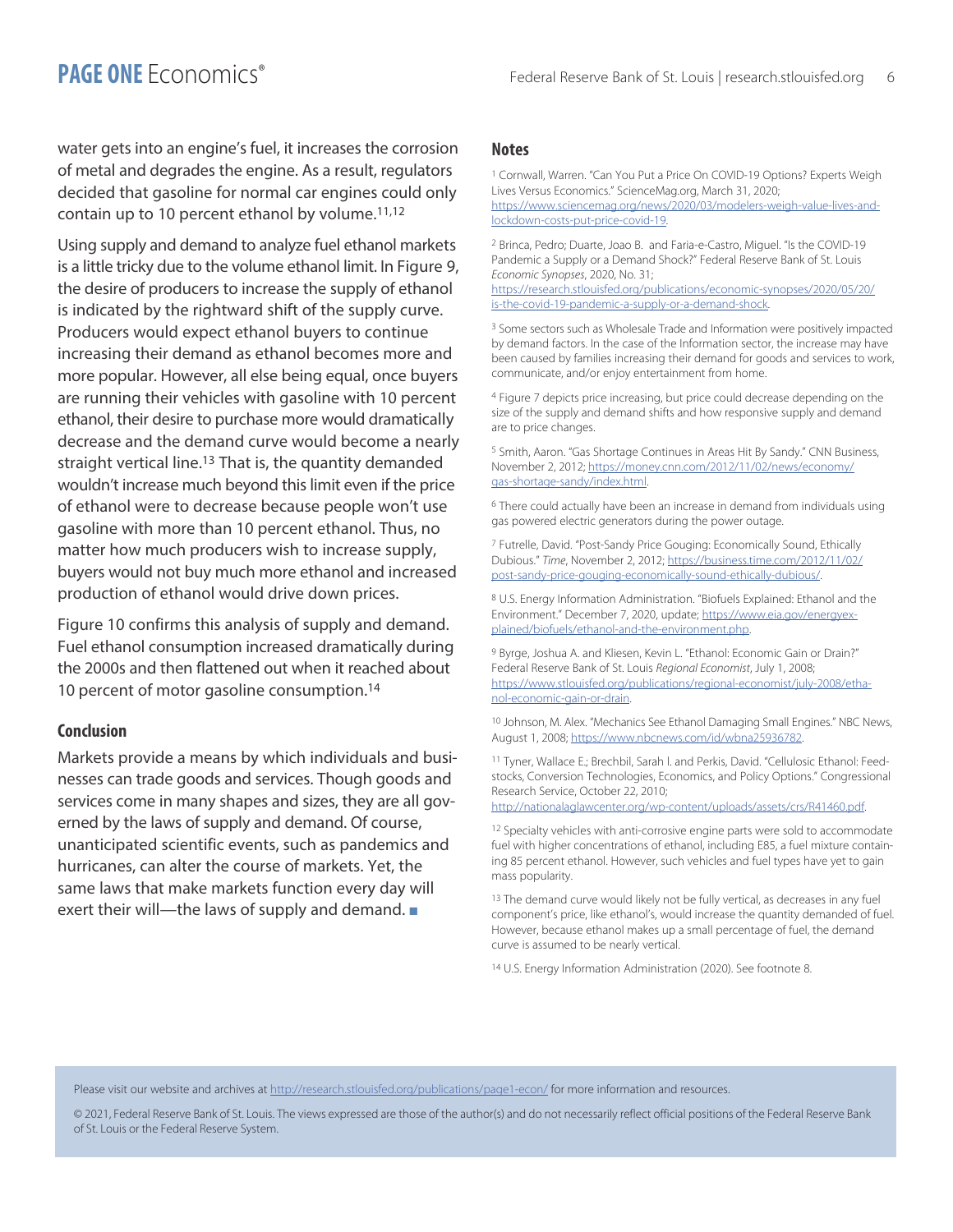**Name\_\_\_\_\_\_\_\_\_\_\_\_\_\_\_\_\_\_\_\_\_\_\_\_\_\_\_\_\_\_\_\_\_\_\_ Period\_\_\_\_\_\_\_**

Federal Reserve Bank of St. Louis *Page One Economics*®:

## **"The Science of Supply and Demand"**

### **After reading the article, answer the following questions:**

- 1. What was the highest level of unemployment in 2020 due to the COVID-19 pandemic?
	- a. 6.7 percent
	- b. 12.7 percent
	- c. 14.7 percent
	- d. 20.7 percent

2. According to the law of demand, if the price of a good increases, price and quantity will move along the curve

- a. up and to the right.
- b. up and to the left.
- c. down and to the right.
- d. down and to the left.
- 3. Assuming that prices are allowed to adjust, at the equilibrium price,
	- a. buyers will want to pay a higher price.
	- b. there will be a shortage of the product.
	- c. no businesses will want to sell the product.
	- d. the quantity demanded is equal to the quantity supplied.
- 4. According to Figure 6, which sector saw an increase in demand for its products during March 2020?
	- a. Mining and Logging
	- b. Information
	- c. Education and Health Services
	- d. Leisure and Hospitality
- 5. List one factor that could cause demand to decrease for certain goods during a pandemic.
- 6. If demand increases for a good during a pandemic while the supply stays the same, what happens to the demand curve and the price of that good?
	- a. Demand shifts to the right and the price decreases.
	- b. Demand shifts to the right and the price increases.
	- c. Demand shifts to the left and the price decreases.
	- d. Demand shifts to the left and the price increases.